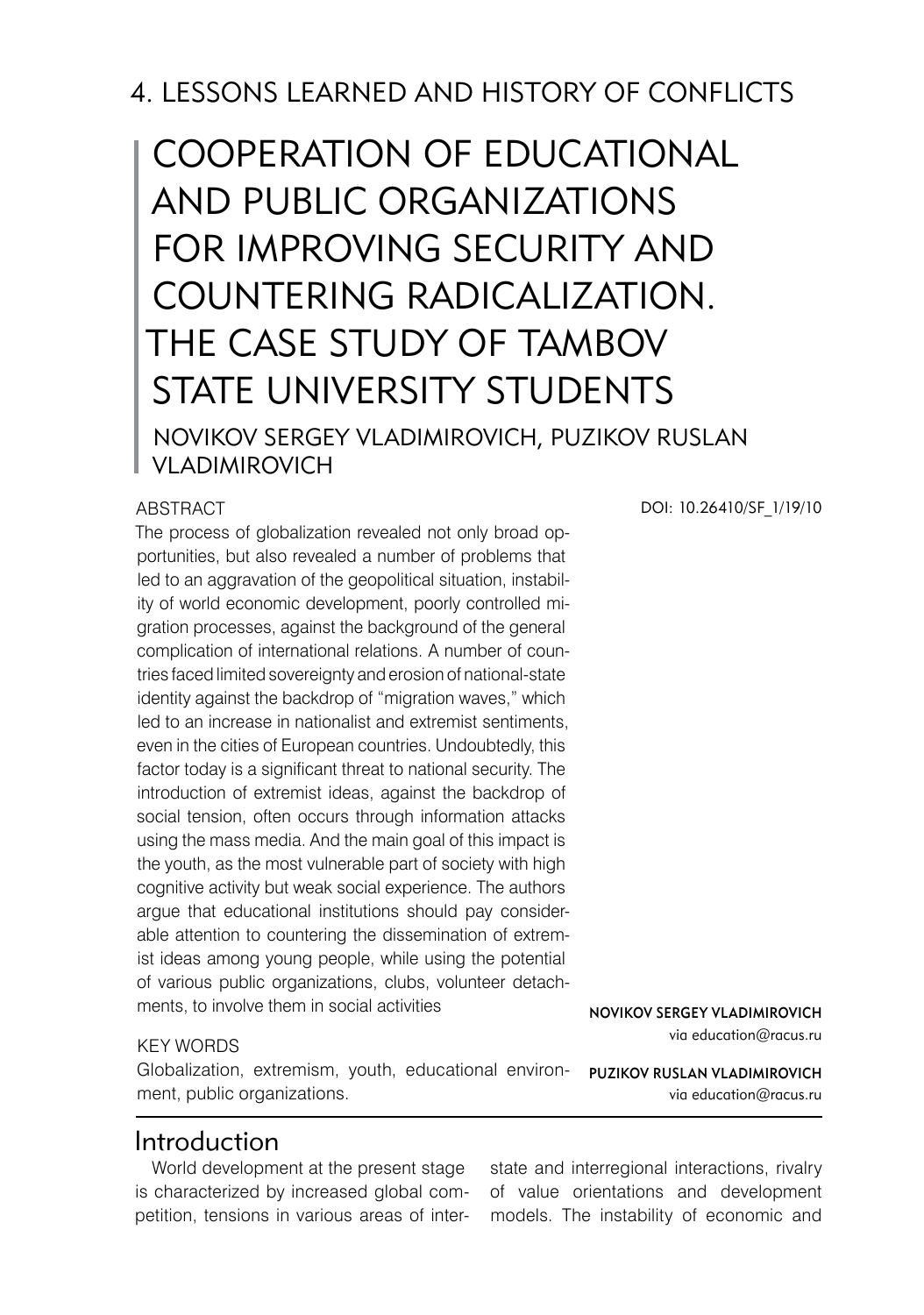political development processes at the global and regional levels contribute to the general complication of international relations. There is a gradual redistribution of influence in favor of new centers of economic growth and political attraction [1].

The process of globalization has created both new opportunities and new threats to development of human civilization and individual countries. Globalization expanded the access to knowledge, experience, culture of other societies, to international capital markets, modern technologies and innovative products. With the increase in migration processes, competitiveness has increased in a number of spheres. The ongoing process of globalization has led to a significant adjustment of the existing world order, a significant restriction of state sovereignty and national interests in a number of countries. The erosion of national identity and identities of smaller countries are the most visible results of the globalization process. At the same time, the most competitive countries receive substantial benefits from this process, while the costs are borne by developing countries. At the present stage, we see the most acute competition in the economic-technological and ideological-information fields. In this regard, the preservation of identity and national-state identity is the main goal of ensuring national security. The main driver of the globalization process is the youth, and modern trends convincingly prove that the strategic advantages will be for those states that can effectively and productively use this powerful innovative development potential. In recent years, a number of negative trends have been reversed and a significant improvement in the social and economic status of the youth in the Russian Federation has been achieved. Mortality among young people decreased, the desire for a healthy lifestyle increased, the

level of youth unemployment decreased, and there was a decrease in crime (including minors). The Russian Federation is one of the world leaders in terms of the number of young specialists who have received higher education. Many youth representatives are among the winners and prize-winners of international sports competitions, creative competitions and Olympics [2].

However, the current geopolitical situation allows us to say that the Russian Federation will continue to develop for a long time under the conditions of economic sanctions and information blackmail on the part of a number of states. In such circumstances, special attention is paid to the multinational and multi-confessional nature of Russia. In the Russian Federation there are more than one hundred nationalities speaking their own languages, and more than seventy religious denominations. This factor is used by organizations that are trying to achieve a radical change in power in Russia. The President in his message on March 1, 2018 noted that "the role and state position in the modern world are determined not only, and not so much by natural resources, production capacities, but primarily by people" [3]. The number of internal and external factors that translate into threats to values, social life and socio-economic security has been growing substantially in recent years. The growth of new technologies and the expansion of the information space, and its accessibility to the population, have enabled destructive information impact on the youth through the mass media. An organized information transfer and centralized distribution of verbal, sound and visual information in the information space has become a significant factor capable of influencing directly national security. Emerging information technologies allow for manipulation, which in conditions of social stratification, can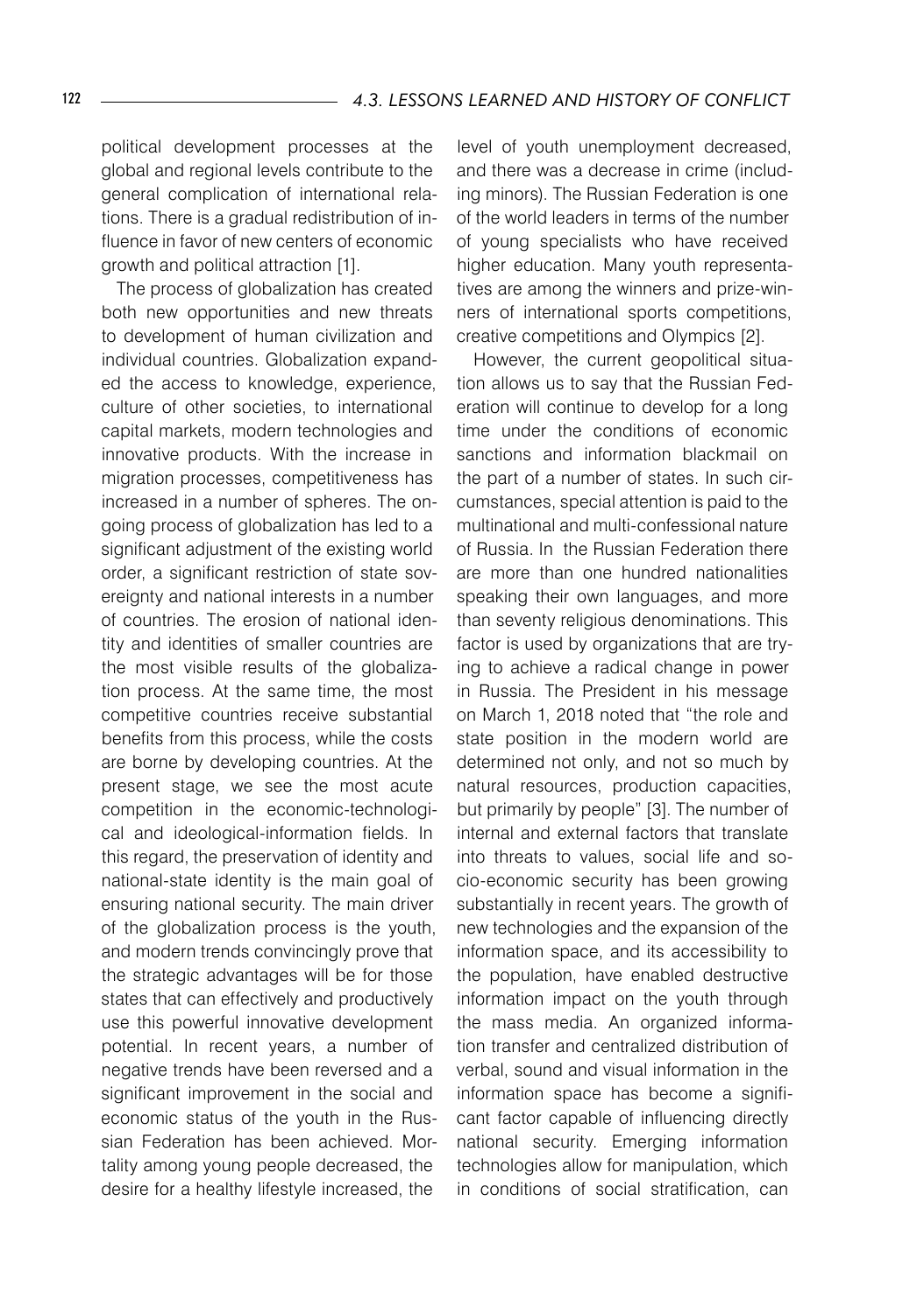become a source of increased aggression within the youth environment, spark national and religious intolerance, especially in a multicultural society, as well as create social tensions in the state.

The term "manipulating" (manipulation) comes from the Latin word *manipulare* and in its original meaning denotes (in a positive sense): "manage", "manage competently", "help", etc. In modern understanding, manipulation is a system of methods of ideological and socio-psychological influence with the aim of changing people's thinking and behavior contrary to their interests. There are also definitions based on the understanding of manipulation as a kind of fraud. However, manipulation is never severely violent, it has a so-called voluntary-compulsory character. Some researchers argue that manipulation is an expression of a human's instinctual need for the stability of the world around him/her and the consequent desire to explain everything for himself/herself [4].

Manipulative technologies, as a rule, are used with the help of mass communication means and, above all, the mass media. The importance of knowledge and information in modern society becomes the main instrument of society management, replacing conservative tools in the form of money and state coercion. Information weapons have shifted other types of weapons to the background, bringing the state confrontation into the sphere of intellectual, information and economic confrontation. In the sphere of domestic policy, state-administrative or other coercive force is transformed into informational and psychological impact. The main channels of social communication, through which the manipulator affects the manipulated, are the media [5]. The mass media "selects most of the information and misinformation that the audience uses to assess the socio-

political reality. The attitude to problems and phenomena, even the very approach that is considered a problem or phenomenon, is largely predetermined by those who control communications" [6]. Structural changes have occurred also in the content of military operations in new types of wars. The objectives of military operations are more and more often not the physical destruction of the enemy's armed forces, but demoralization and the imposition of the will on the entire population of the state. In practice, the classical idea of the ancient Chinese strategist Sun Tzu is implemented: "Fighting a hundred times and winning a hundred times is not the best of the best. The best of the best is to conquer the enemy's army without fighting" [7].

Opportunities for cross-border circulation of information are increasingly being used to achieve geopolitical, military-political, as well as terrorist, extremist, criminal and other unlawful goals, contrary to international law, to the detriment of international security and strategic stability. Today, information wars represent the most dangerous form of struggle carried out by violent means with the aim of achieving strategic goals. In the struggle for geopolitical influence and economic resources, rivals of Russia with the help of modern information technologies introduce information viruses into the mass consciousness [8]. The use of the means of providing information and psychological influence aimed at destabilizing the domestic political and social situation in various regions of the world has dramatically increased in recent years. Actions in the information sphere aimed at the undermining sovereignty and violating the territorial integrity of other states by the special services of individual states are more and more common. Religious, ethnic, human rights and other organizations are involved in this activity, as well as sepa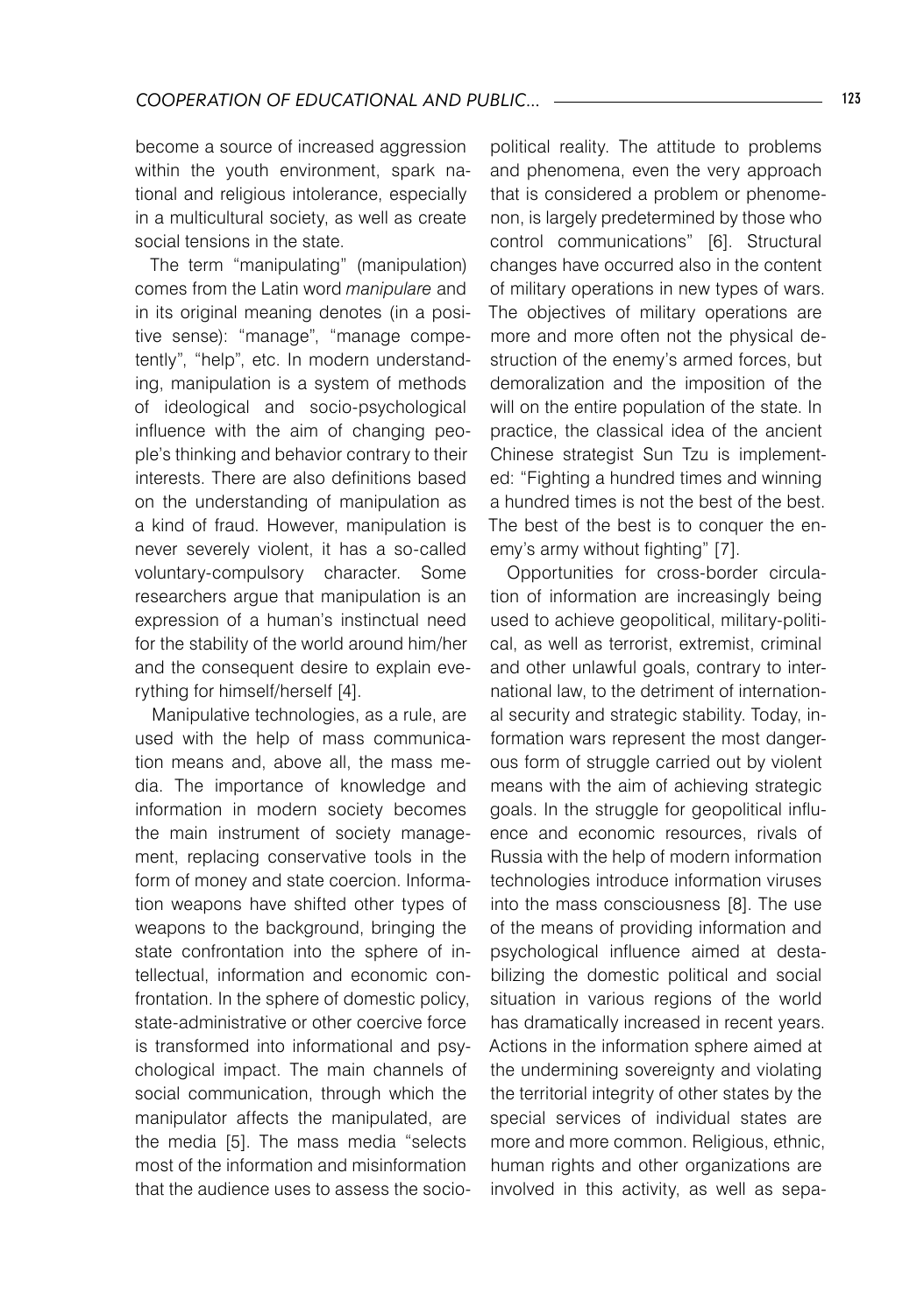rate groups of citizens, or even individuals are, while the opportunities of information technologies are widely used. There is a tendency to increase the volume of materials containing a prejudiced assessment of the state policy of the Russian Federation in the foreign mass media. Russian mass media is often exposed to outright discrimination abroad, Russian journalists are hampered in carrying out their professional activities. The informational impact on the population of Russia, primarily on the young people, has been increasing in order to erode traditional Russian spiritual and moral values [9].

The absence of generally accepted international norms and rules for the conduct of states regulating information confrontation creates a legal vacuum. Today, the international community faces a choice of ways to form a legal regime for the use of information and communication technologies by the states in the military-political sphere. The use of information and communication technologies for military and political purposes becomes an integral part of the state policy of technologically developed countries. Special attention is paid to the youth, who constitutes not only the main mobilization resource of the society, the basis for future reproduction and development, but also the main engine for the growth of the innovative economy of our country. Creating right conditions for social and economic development of the country makes special demands not only for education and professional qualification, but also for shaping adequate worldview of the youth. Young people are not a self-developing system, their life is conditioned by existing socio-economic and political conditions. A young man accordingly carries the past, the present and the future [10].

The current situation is complicated by the psychological characteristics of the modern youth: maximalism, propensity to generalizations, hypertrophied impressionability, skepticism towards authorities and traditions, distrust of power structures. The desire to radically change the environment and one's inner world is combined with the growing responsibility that young people assume and the simultaneous rejection of the imposed values on the part of the older generation. Modern youth is actively educated as a result of their activities in the Internet space. The abundance of different, sometimes diametrically opposite points of view in the Internet, does not contribute to the formation of a holistic view of Russian youth about worthy prospects for the development of the Russian state [11]. All this leads to an emotionally aggressive inadequate response to sources of problems, which are often understood as authorities, social strata, certain races and nationalities.

According to psychologists, teenage violence is characterized by unjustified cruelty, a high degree of aggressiveness, and massiveness. It is influenced by factors such as accumulated aggression, the propensity to imitate, the impossibility of promoting their socio-political interests and implementing life plans within the framework of formal law, as well as the loss of orientations of sociocultural identity. As a result, such tragedies as the attack of a teenager against pupils and teachers in Ulan-Ude, the attack of teenagers against the teacher and pupils at school in Perm, the fight of teenagers with the use of weapons in the Sosnovsky district of the Chelyabinsk region, and other cases occur. At the same time, there is a direct or indirect link between adolescents who committed these crimes and Internet communities, reflecting the values of teenage subcultures that oppose the macrocosm.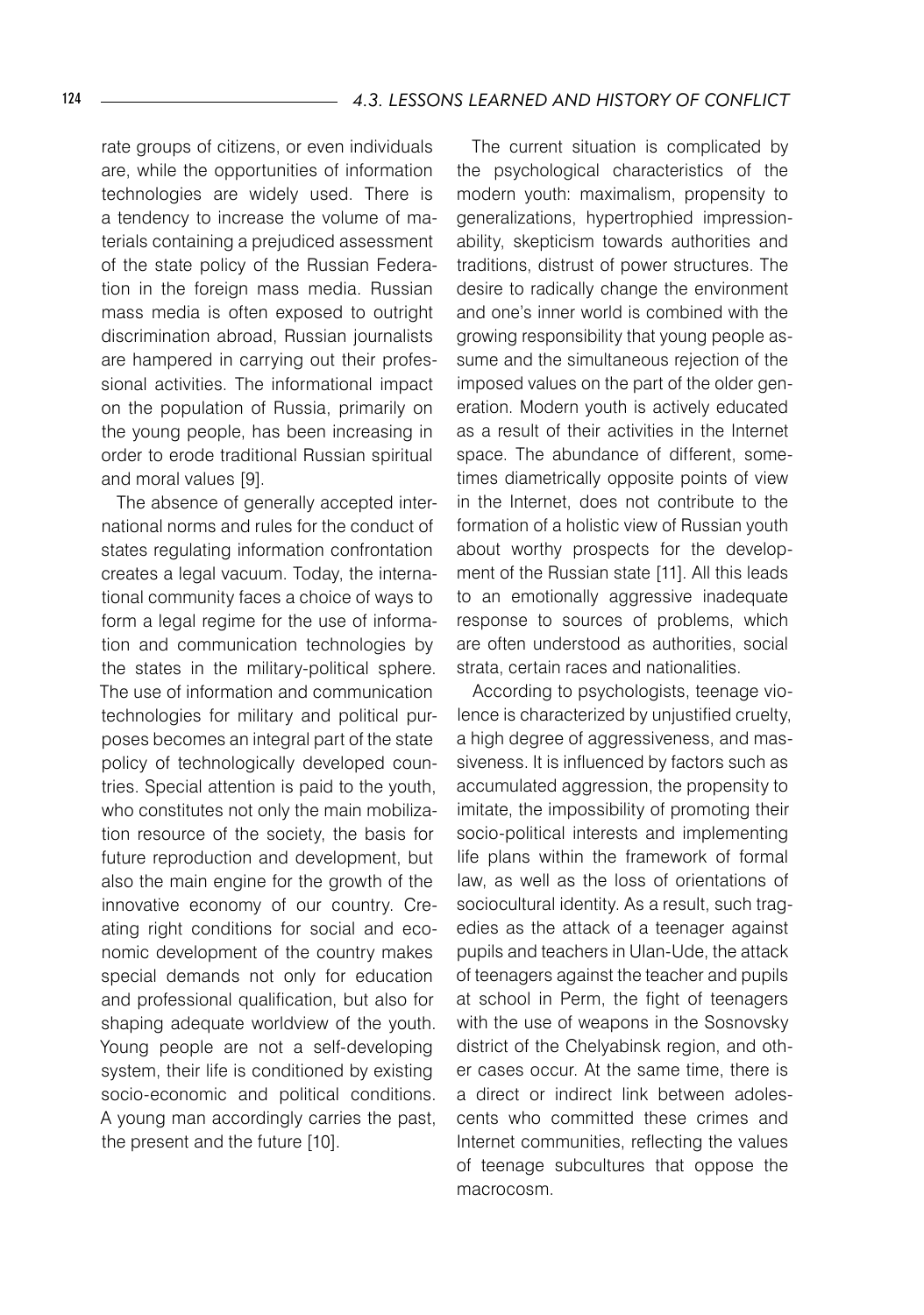The susceptibility of young people, especially teenagers, to negative information and the possibility of destructive psychological impact on this age group, led to the adoption of a set of measures for the prevention and counteraction of social deviations, including the ideology of terrorism, in the youth environment. For this purpose, on the basis of the Tambov State University named after G.R. Derzhavin, the Center for Social Deviation Studies was established. The Center conducts a comprehensive study of this problem through the interaction of specialists in various professions, including lawyers, psychologists and educators. This Center has been functioning since 2016 and is an example of a non-standard, but, as the results show, an effective approach of the educational institution to the issue of countering the spread of the ideology of terrorism in the educational environment.

The main tasks of the Center include monitoring of the student community for deviant behavior and the spread of extremist and terrorist ideologies and conducting scientific research on topical problems of counteraction, including the prevention of identified social deviations, with the prospect of introducing the results of scientific research into the formation of learning and educational processes. The Center is responsible for the organization of the educational complex, the definition of the content of its work in the field of the prevention of social deviations and other offenses and crimes, taking into account the Russian and foreign experience. Among the tasks of the Center there is the training of university staff to work with applicants and students to identify and prevent social deviations.

The implementation of the set tasks has translated into several areas of the Center's work. First of all, it was necessary to identify a potentially dangerous group of adoles-

cents with possible social deviations. It is clear that a simple survey or questionnaire will not provide the necessary information due to the social desirability of respondents' answers. Therefore, as the main method of obtaining initial data, monitoring of social networks of students was conducted. The monitoring was used for the analysis of text entries in the social media. Photos, audio recordings were analyzed, as well as the activity in groups on social media. Monitoring focused also on subjects of conversations, and reposts from the communities were investigated. It allowed identification of circles of communication in social networks, interests, hobbies and horizons. It was also possible to observe a degree of influence on the hobbies of students by Internet friends. This determined the hobbies and interests of a teenager for a given period. Then, according to the monitoring materials, the social health passport of the training group has been drawn up, as well as the individual social passport of a problem student. That allowed specifying the plan for educational work for the group curator, the deputy for educational work, and conveyed the necessary information to student's parents. This document allows, for example, when changing a teacher, curator or class teacher, to have already prepared information for each student, to trace the history of preferences, the results of pedagogical influence on identified social deviations and to assess the level of the student's social health in the process of training in an educational organization. This document can be an effective means of preventing crime among minors.

The drawing up of a psychological portrait of a problem student according to social networks was an important aspect of further work with the possible social deviations revealed during the monitoring. Psychological analysis of the student's online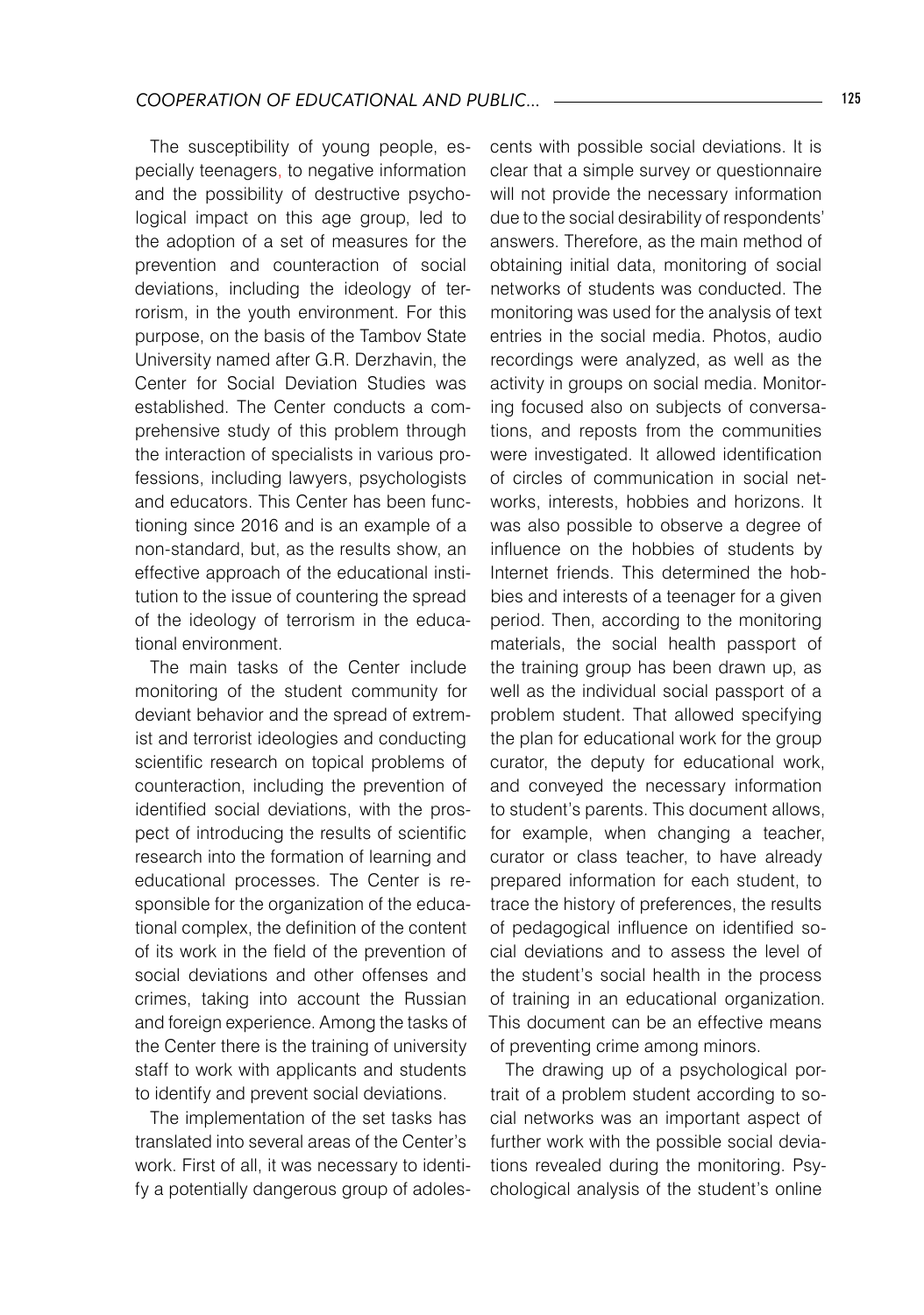activity allows identifying such characteristics as the communicative task of the author, his/her possible intentions, belonging to groups and subcultures relevant to him/her, attitudes towards social institutions and the state as a whole, relations with the opposite sex, and leisure. Among the individual psychological characteristics, such an analysis makes it possible to draw conclusions about the teenager's outlook, his/her interests, value judgments, the features of the cognitive, emotional, motivational, needful spheres, the direction of the personality, and the possible sociotype. Of course, the results obtained through monitoring should be verified in the course of a direct interaction with the student, including the use of standardized psychological techniques, if there is such an opportunity.

The next stage of the Center's work is to transfer the information received to the teachers (the group's curator, the deputy for educational work) in order to develop a set of educational measures, taking into account the individual characteristics of the trainee's personality and the specifics of the identified social deviations. The advantages of individual pedagogical work are obvious, this concerns, first of all, the targeting of a specific student and the specificity of the measures of psychological and pedagogical influence. In parallel with the individual pedagogical work with the problem student, it is also important to carry out preventive activities in this training group in accordance with the identified social deviations to neutralize the possible negative impact on the part of the problem learner.

Great importance in the work of the Center is also attached to the increase of information literacy in the sphere of detection and prevention of social deviations among the teaching staff of the university and other organizations. For this purpose, a training

program was developed and implemented to prevent and stop the spread of the ideology of religious and political extremism and terrorism in the educational environment of the university for the teaching staff of educational institutions of higher professional education. The implementation of the program implied not only the formation of theoretical knowledge about the current state of the problem of terrorism and social violence among students, but also the ability to identify signs of social deviations among learners from indirect manifestations, such as specific clothing symbols, special slang, etc. Great importance was also attached to the organization of work within the student environment, the construction of work with parents of students to detect and prevent offenses of a nationalistic and extremist orientation.

However, identification and prevention, although being important stages of the work, in our opinion, are not criteria for the effectiveness of working with young people to prevent the spread of extremism in this environment. From our point of view, it is the involvement of students in social and useful activities, in the form of participation on a permanent basis in various public organizations, clubs and volunteer groups, which constitutes a trustworthy indicator of the social health of a young person. In this regard, a separate aspect of the center's work is to create conditions for activities of various public organizations, clubs and volunteer groups in the student environment. The number of such organizations in the Tambov region is at the level of several hundred in various fields of activity. In the sphere of ensuring security, special attention is paid to attracting paramilitary (prodefense) public organizations and law enforcement agencies to work with the young people. The state program "Development of Civil Society Institutions" for 2014-2020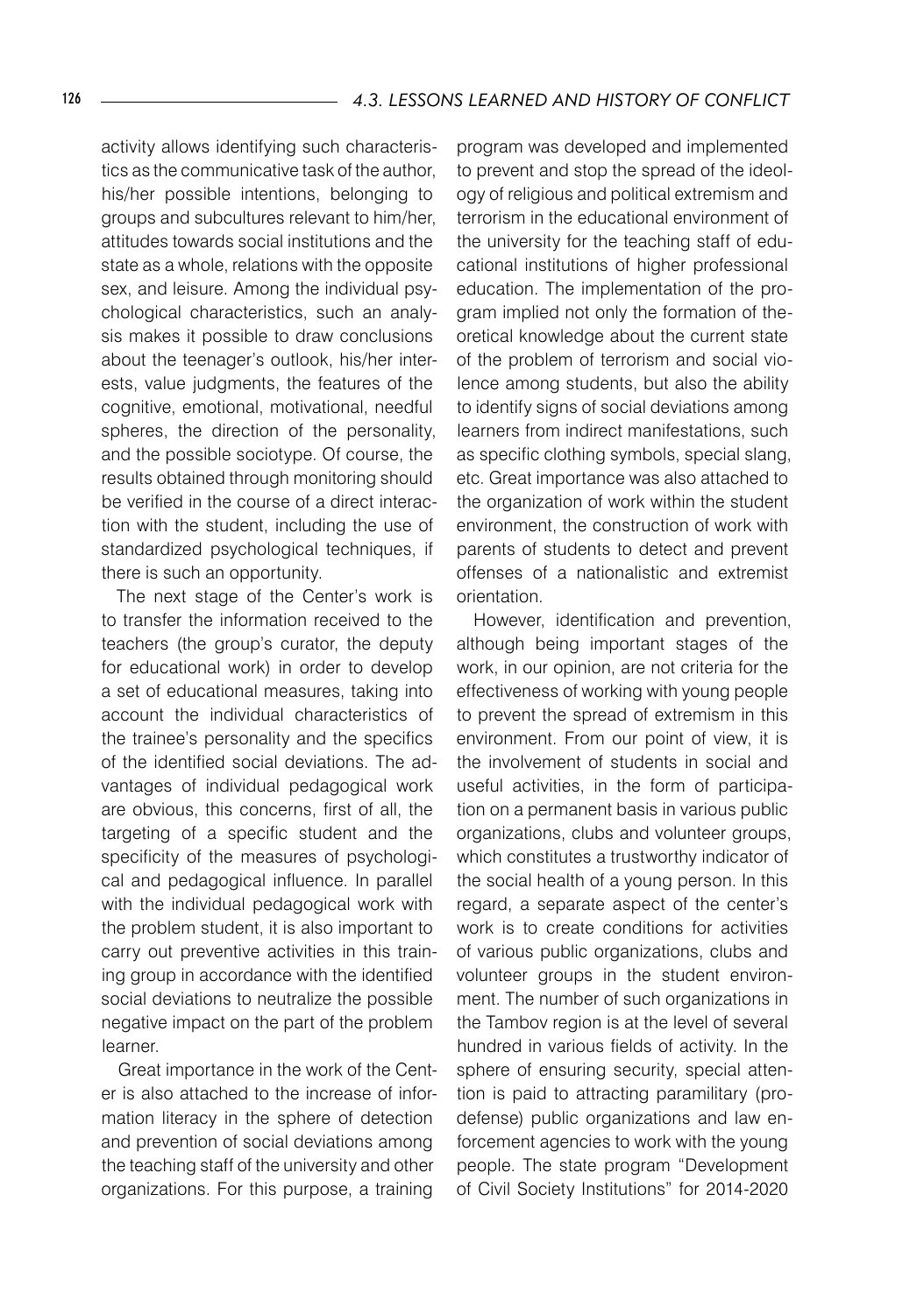in Russia has been actively executed in the Tambov region in accordance with the decree of the administration of the Tambov region approved on October 28, 2013, No. 1206. The main tasks of this state program that are implemented in the Tambov region include, among others, promotion and development of civil society institutions, as well as increasing civic activity of the population of the Tambov region. The plan aims also at strengthening the unity of the people inhabiting the Tambov region. It should also be noted that the plan calls for the formation of institutional and infrastructural conditions for the development of socially-oriented non-profit organizations that provide high-quality social services to the population of the region. Efforts related to the development of civil society institutions include also plans for creation of favorable conditions for the development of innovative potential, opportunities for successful socialization and effective self-realization of young people in the interests of social and economic development of the Tambov region. One of priorities is the development and improvement of the system of patriotic education of citizens. Existing plans for development of civil society institutions in the Tambov region envisage also assistance in strengthening of the civil unity and harmonization of interethnic relations.

In the law of the Tambov region "On the state youth policy of the Tambov region" dated April 27, 2007, it is stated that the main direction of the implementation of the state youth policy in the bodies of state power and local self-government of the region is the creation of consultative and advisory bodies. One of the oldest publicstate organizations in the spheres of preconscription training of citizens, militarypatriotic education, development of mass military-applied, aviation and technical sports is the regional branch of DOSAAF

(Volunteer Society for Cooperation with the Army, Aviation, and Navy) of the Tambov region. Its main tasks include, among others, education of members of the society in the spirit of constant readiness to defend the interests of the Motherland and love of the Armed Forces. DOSAAF conducts activities aimed at propagation of military knowledge, traditions of the Russian people and their Armed Forces among the population, and preparing young people for military service in accordance with the requirements for universal military service. It must be noted that an important part of DOSAAF activities is directly linked to contribution to civil defense and participation in the preparation for the national economy of personnel of mass technical professions, of military practical importance (tractor drivers, radio operators, motorists, electricians, motorcyclists, etc.). The organization is also active in the field of popularization of aircraft, helicopter, glider, parachute, automobile, motorcycle, radio, underwater, water-motor, rifle, modeling and other military-technical sports in the country.

One of the most important areas of activity of this organization is the preparation of the pre-conscription youth in military registration professions for service in the armed forces of Russia. A military occupational specialty code (MOS code) is an indication of the military specialty of an active or in-reserve soldier of the Armed Forces of Russia and other troops and formations. Information about the MOS is indicated in a military identity card. The list of specialties and the need for quantity is annually specified by the Ministry of Defense. The prospective specialties necessary for the Ministry of Defense and the program for their training are determined in accordance with the methodological recommendations for conducting military records.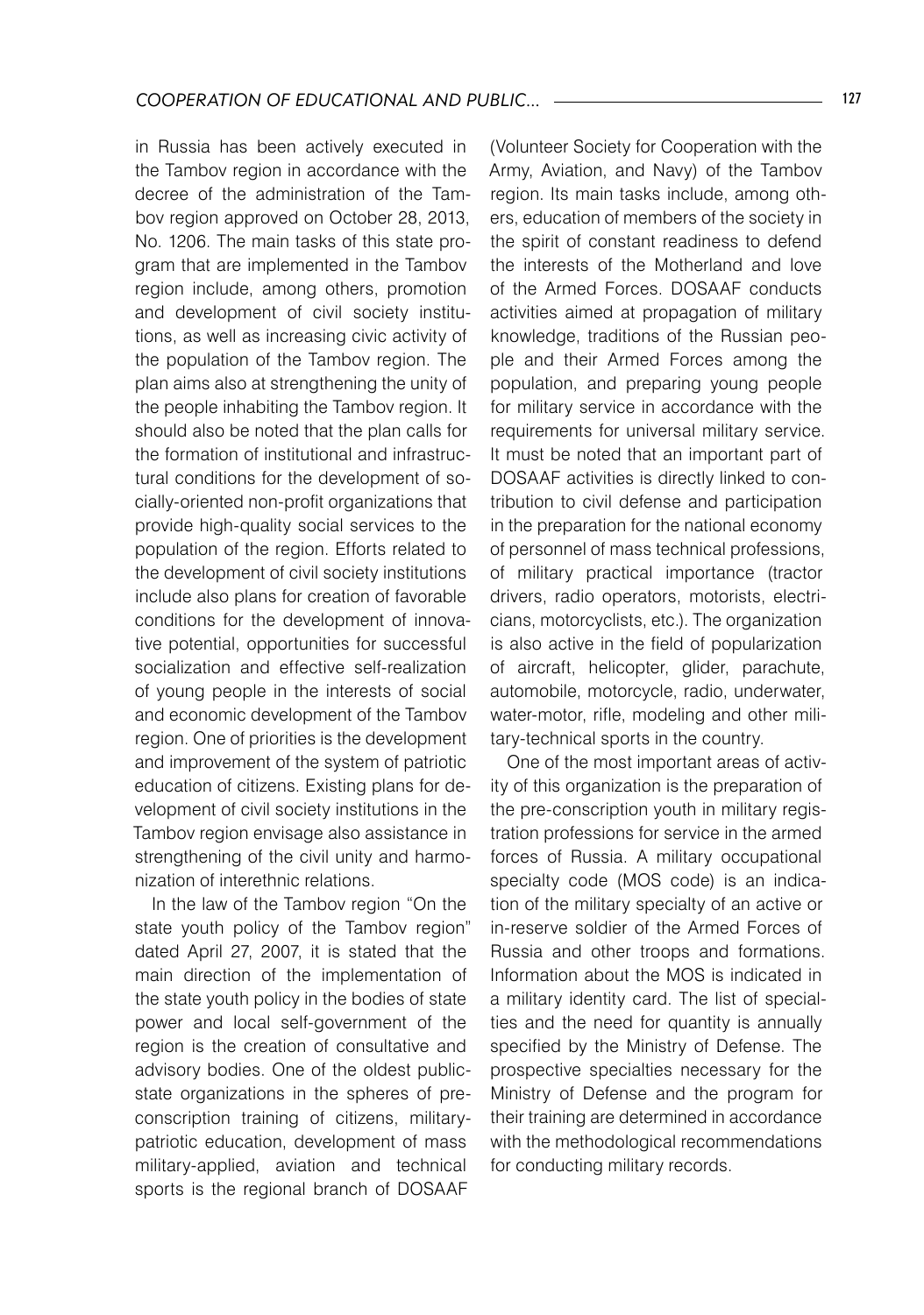Methodological recommendations on the conduct of military registration in organizations are approved by the General Staff of the Armed Forces of the Russian Federation. These recommendations are developed in accordance with the Constitution of the Russian Federation, Federal Laws N 61-FL "On Defense", 1997 N 31-FL "On Mobilization Preparation and Mobilization in the Russian Federation", 1998 N 53-FL "On Military Duty and Military service", the Decree of the Government of the Russian Federation from November 27, 2006, No. 719 "On approval of the Regulation on military registration". The purpose of this study is to assist the leaders, other officials of state authorities, executive authorities of the constituent entities of the Russian Federation, local authorities and organizations to maintain military records. Annually, more than one thousand conscripts from the Tambov region in various military specialty professions are trained by DOSAAF for service in the armed forces. The organization actively participates in conducting competitions in shooting, parachuting, hand-to-hand combat and other sports, skills of which are in demand in military service. The idea of patriotism, the idea of serving our own country today is again very much in demand by the Russian society. The majority of young people willingly join the army. Last year, we marked an unprecedentedly high competition for military higher education institutions and pre-university educational organizations of the Ministry of Defense. The analysis of military-patriotic work carried out on behalf of the President of the Russian Federation in the country showed a significant growth of military-patriotic associations and clubs. Their number has now exceeded five and a half thousand, according to Nikolai Pankov, the State Secretary and Deputy Minister of Defense of Russia [12]. In the Tambov

region, there is a fairly large number of military-patriotic clubs that carry out preconscription training of young people for military service. Usually the number of participants of such clubs is from thirty to one hundred people. Clubs are often formed on the basis of training for service in a specific military service. So in the Tambov region, the clubs "Yuniy Desantnik" (Young Paratrooper), whose members, in the process of persistent studies, prepare themselves for service in the airborne troops, are very popular. Often, there are arrangements between such clubs and military units, as a result of which, the members of clubs serve in these units, and the servicemen of these units provide assistance to these clubs, including carrying out a certain part of the training of adolescents. An example of the activities of the military-sports center "Volk"(Wolf) at the youth center of the city of Tambov is typical.

The center began its work in 2008 on the basis of the military unit. The main task of the center is to prepare young people for service in the armed forces of Russia. At the moment Military Sports Center "Volk" offers the most versatile training in military applications in Tambov. Over the years of the center's work, more than one thousand five hundred students after the graduation joined the armed forces, some of them continued in contract service. It should be specially noted that the instructors who trained young people in the club had been themselves trained here. After completing military service they came back to the center and are now preparing the next generation of youth. Young people are the largest social and economic source of social development, an effective vehicle for social innovation and the subject of the transfer of social and cultural values to future generations [13]. Since May 28, 2016 in the Tambov region a regional branch of the All-Rus-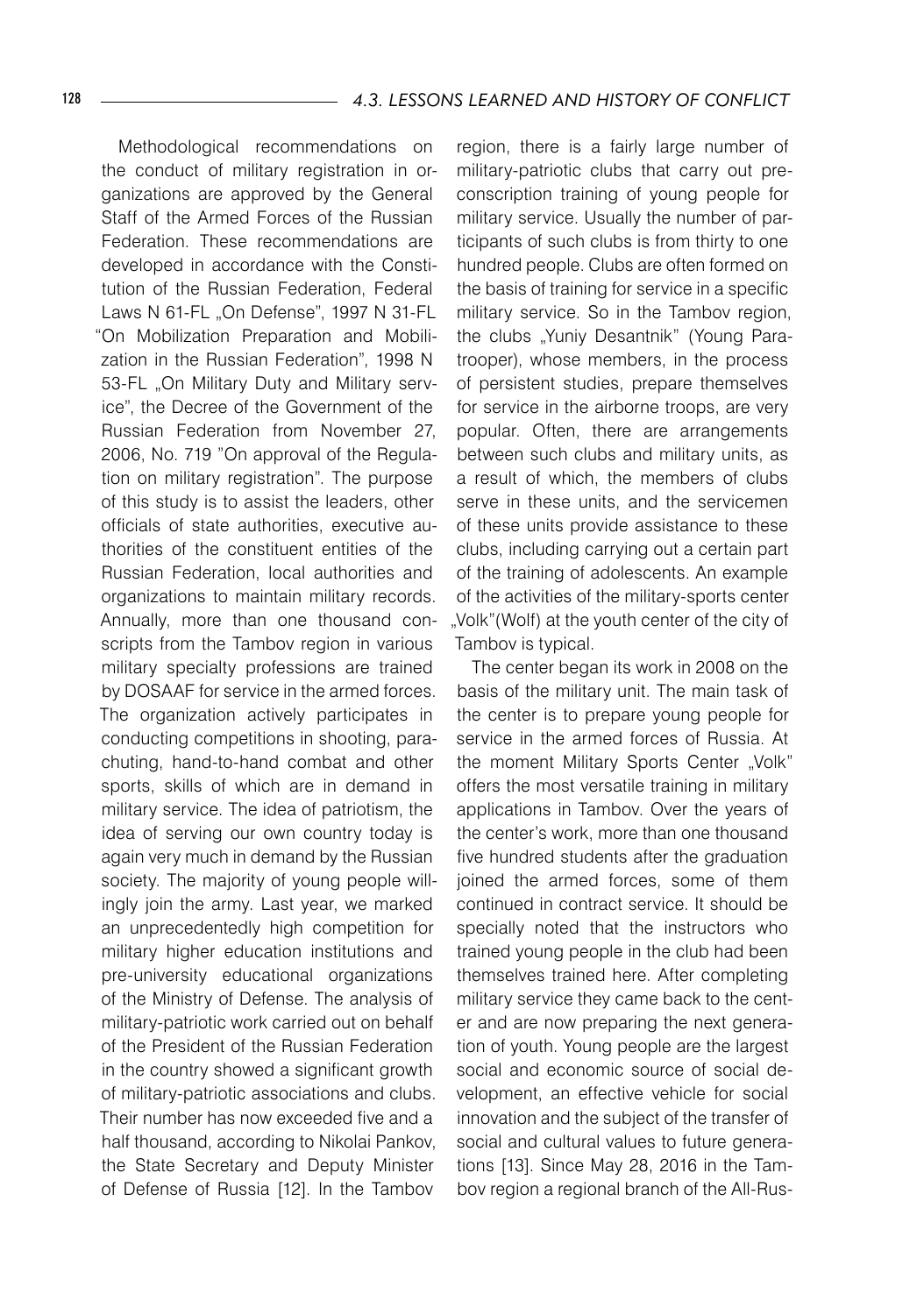sian military-patriotic "Unarmia" movement has been functioning. The main areas of "Unarmia" work is the spiritual, moral, social, intellectual, physical and sports development of young people. This organization coordinates and accumulates the activities of public organizations and military-patriotic clubs in the region. In the Tambov region, at the present stage, the Young People's Movement is headed by the employees of the Tambov State University named after G.R. Derzhavin. And now in the region there are 146 detachments of the "Unarmia" with the total number of members more than two thousand and four hundred people. The largest detachment in the region is the unit of the Tambov State University named after G.R. Derzhavin. The training program for the young soldiers includes sections of the initial military training, since the main role of the young soldiers is the training for service in the armed forces and readiness to defend their homeland. The organization's tasks include not only carrying out military-tactical, patriotic and social measures, but also interaction with regional authorities in order to increase the effectiveness of military-patriotic work. One of the new directions of the organization was the strengthening of attention to the programs for arranging summer vacations for students and school children. In 2018, in the territory of the region there were six camps on a rotating basis with the participation of more than one thousand children of the region. The program provides for the conduct of classes by active military personnel of the military units of the Tambov garrison. During the camp, the boys learnt the skills necessary in the future to protect the Motherland. More prepared youth participate in field challenges such as three day marches, the length of which is about 70 kilometers across a rough terrain. This year, three field challenges with a total

number of more than two hundred participants are planned. Since the current year, parachute jumps of young military men have been resumed in the framework of amphibious training. In 2018 more than fifty children of the Tambov region jumped. The patronage of the armed forces over the young soldiers movement is actively manifested in carrying out joint activities using the material and technical base of the armed forces. So in the period from November 2017 to April 2018 sixty four students and schoolchildren visited military units within the framework of open days and courage lessons. The total number of adolescents in the Tambov region involved in these activities increased to about six thousand. The security of the homeland begins with the safety of its home, therefore, in the framework of training, the potential for solving the problem of the armed forces in the activity of youth associations of law enforcement in the Tambov region is interesting. The most massive and effective unit in this area is the student national team "Derzhava" of Tambov State University named after G.R. Derzhavin. The volunteer public order squad "The student unit of law and order protection 'Derzhava'" was established in January 2013 on the basis of the Tambov State University named after G.R. Derzhavin. With the adoption of No. 44-FL "On the participation of citizens in the protection of public order" (dated April 2, 2014), the unit was registered in the regional register of people's order squad and public associations of law enforcement direction No. 001, having received the name of the people's squad "Student unit of law enforcement 'Derzhava'" [14]. The objectives of creating units are to assist law enforcement agencies of the Tambov Region in ensuring the protection of public order and public safety; prevention of socially dangerous forms of citizens' behavior and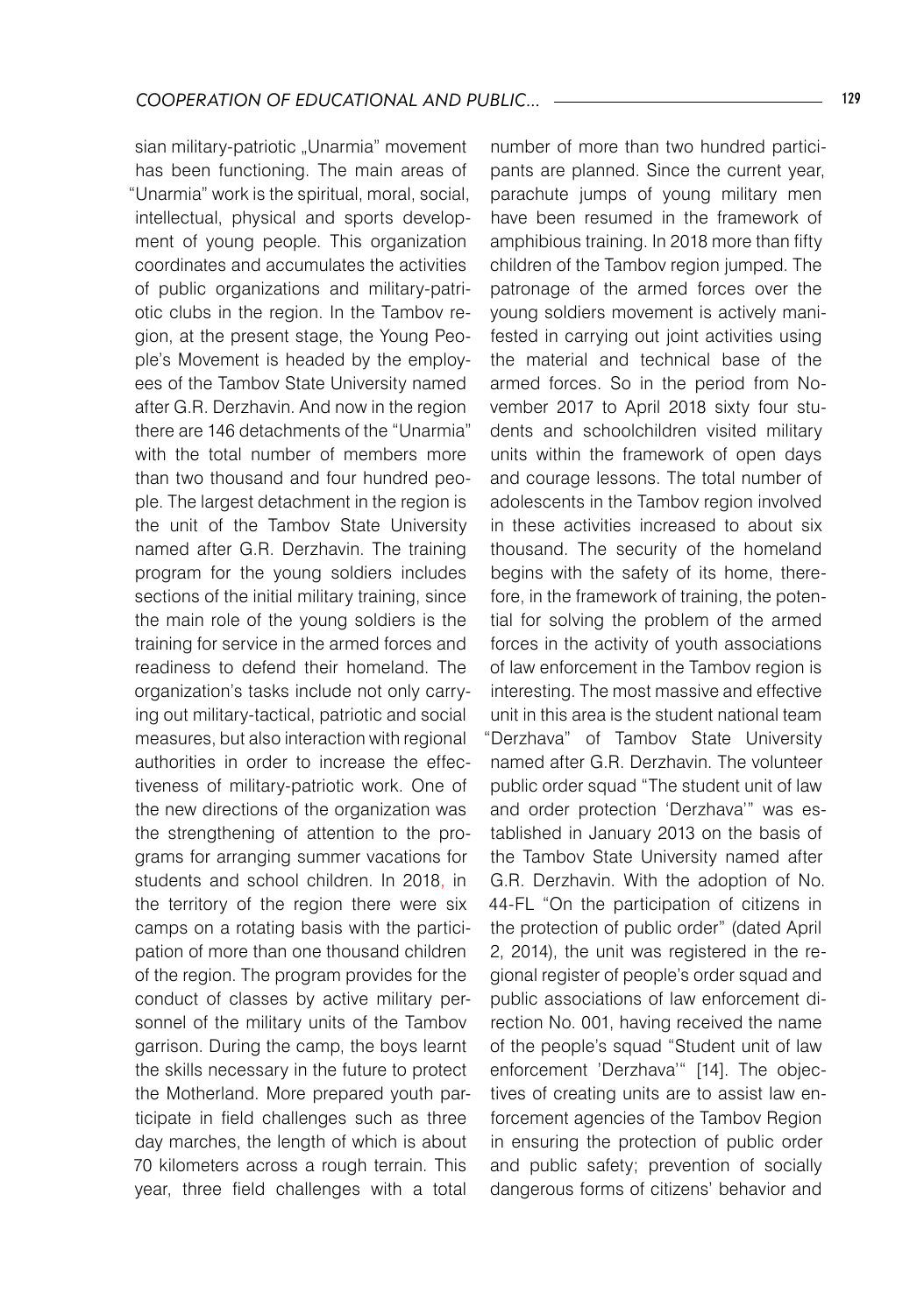implementation of socially significant activities. Currently, the squad has more than two hundred fifty employees and is the most numerous people's squad in the Tambov region. Members of a voluntary public order squad inform law enforcement agencies of violations of law and order, participate in public order activities in the conduct of sports, cultural and entertainment and other public events. They also participate in the work of coordination, advisory, expert and advisory bodies on matters of public order. The subdivision carries out its work jointly with various law enforcement agencies and security agencies of the Tambov region. "Derzhava" deals with protection of public order and provision of public safety during mass and sports events in the Tambov region such as: City Day, Victory Day, Olympic torch relay, presidential elections. The main activities of the "Derzhava" include conducting social actions, militarypatriotic education, as well as the development of socially significant projects and programs. Employees of "Derzhava" together with law enforcement bodies participate in operational measures to detain offenders. So, with their participation in the Tambov region, illegal sales outlets of narcotic drugs were liquidated. Together with the regional department of the Federal Security Service of Russia, buildings and premises are checked for explosive devices, and preventive measures are taken in conjunction with the Ministry of Internal Affairs in the Tambov region to prevent offenses. On a permanent basis, employees are involved as witnesses in the conduct of operational and investigative activities. Involvement of a student in the public activity often begins with direct communication with a representative of a public organization as a result of planned meetings of students with interesting people. The public is quite active and willingly communicates

with young people. In our programs for working with young people, we necessarily take into account the fact that no one can convey an event more emotionally than its immediate participant. So the emotional story about the Islamic state militants in the Syrian Arab Republic, in a subsequent poll of the students, revealed an increase in the negative perception of the abbreviation ISIS itself. These surveys led us to the idea of accumulating the most effectively influencing classes with teenagers and preparing them in the format of an electronic manual for assistants in the educational work of educational institutions. And also the production of social plays on stories and with the participation of representatives of public organizations of military and law enforcement orientation. At the present stage, the most effective classes are identified according to the formed plan for educational work. In our study, specialists from the Institute of Pedagogy and Psychology of Tambov State University are involved. By the summer of 2019, we are waiting for the results of this scientific work and the first social videos, based on the results. Thus, it is necessary to emphasize once again such principles of work on the prevention of social deviations in the educational environment, conducted by the TSU named after G.R. Derzhavin together with public organizations of the region, as a complex, interdisciplinary nature, involving interaction of different specialists. At the same time an individual approach to the implementation of measures of psychological and pedagogical influence is required; step-by-step and cyclical activities to identify, counteract, prevent and correct social deviations that contribute to countering the spread of extremist ideas among young people.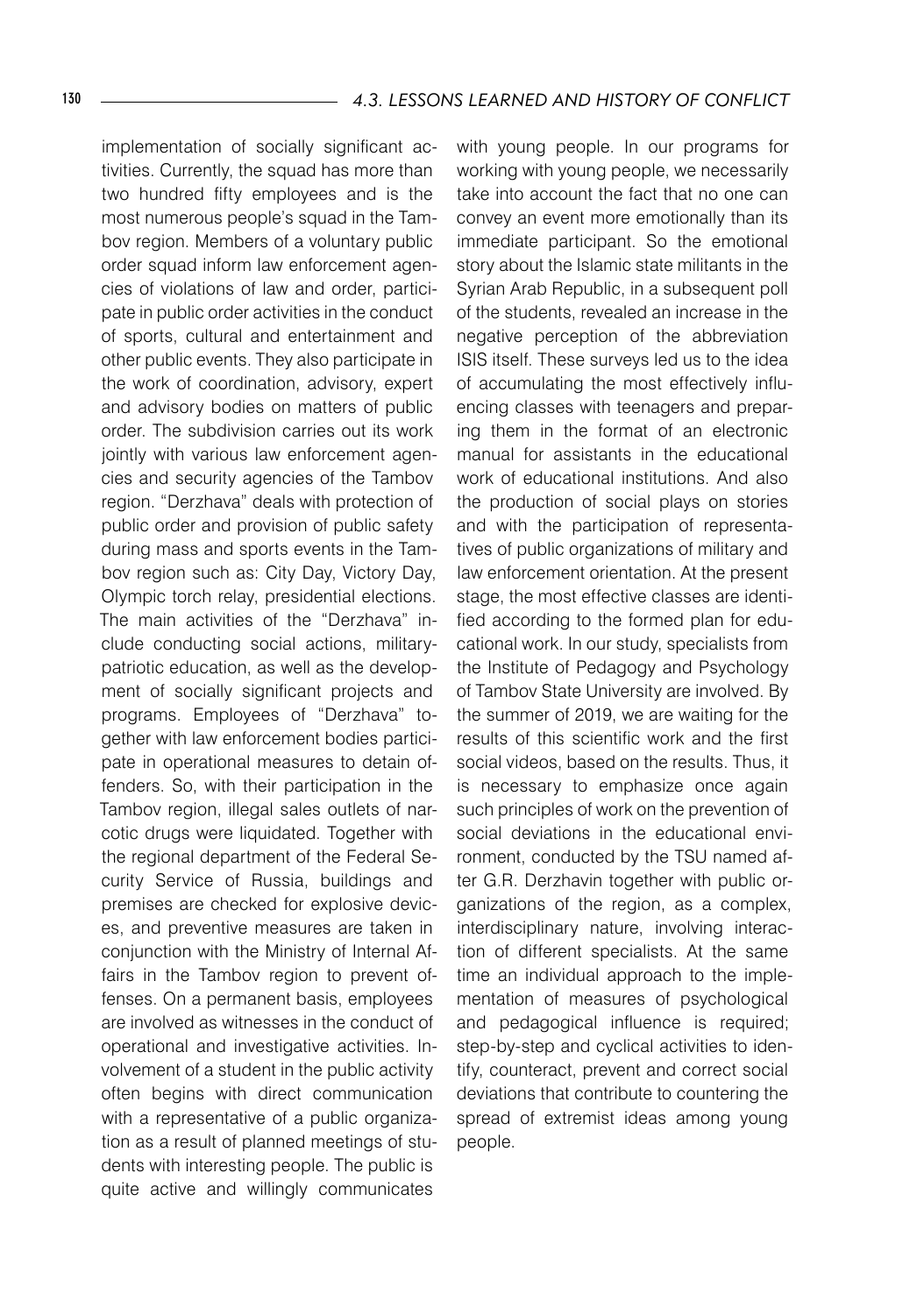Among the perspectives of work in this direction, one can point to an analysis of the latest scientific approaches to this problem and the introduction of the most productive of them, in whole or in part. Preventing social deviations in education environment requires clarification of the methodological principles of applied research, and further development of diagnostic and corrective tools. Then, approbation of methods and techniques of work on a wider sample is needed in order to expand the scope of the target audience, to improve information, psychological and educational literacy, and others. Education of the younger generation is not only the responsibility of parents, but of the entire society. Inclusion of socially active citizens in educational work, people with a great life experience in the presence of scientific and pedagogical support, from our point of view, will bring the greatest effect in the current situation, thereby allowing to raise the level of comprehensive security, not only of the educational institution, but also of the region.

## Bibliography

- The Military Doctrine of the Russian Federation (approved by the President of the Russian Federation on 25.12.2014 No. R-2976) http://mosmetod.ru/metodicheskoe-prostranstvo/documenti/voennaya-doktrina-rf-25-12-2014.html
- Order of the Government of the Russian Federation of November 29, 2014 No. 2403-p, http:// www.rgub.ru/files/state\_policy-1021-2.pdf
- http://kremlin.ru/events/president/ news/56957
- Information wars in a peaceful life. URL: http://psyfactor.org/psyops/infowar 11.htm (date of the application: 05/11/2018).
- MelnikovatT.S.Propagandaasatechnology of political manipulation / / Vlast.2010. No. 8; https://cyberleninka.ru/article/n/propaganda-kak-tehnologiya politicheskogo -manipulirovaniya
- Cited. by: Parenti M. Democracy for the few. - M., 1990, p. 216.
- http://militera.lib.ru/science/sun-tszy/01. html
- Decree of the President of the Russian Federation of 05.12.2016 No. 646 "On Approving the Doctrine of Information Security of the Russian Federation". http://kremlin.ru/acts/news/53418
- Strategy for Youth Development of the Russian Federation for the period up to 2025...https://fadm.gov.ru/documents/ download/348/
- Scientific library of dissertations and author's abstracts disserCat http://www.dissercat. com/content/formirovanie-mirovozzreniyamolodezhi-rossiiskoi-federatsii-v-sovremennykh-usloviyakh#ixzz5PAQ4XCKs
- Law of Tambov region "On youth policy in Tambov region" April 27, 2007. (In the edition of the Laws of the Tambov region of 05.07.2013 N 291-L of 04.12.2013 N 345-L; from 07.12.2015, No. 593-L) (Adopted by the Tambov Regional Duma.)
- RIA Novosti news https://ria.ru/defense\_ safety/20160405/1402851963.html
- Novikov Sergey Vladimirovich, Barabanov Nikolay Olegovich, Ryazanov Oleg Evgenievich, Actual tendencies of development of youth associations of law enforcement orientation in TSU named after G.R. Derzhavin // Socio-economic phenomena and processes. 2015. No. 5. URL: https:// cyberleninka.ru/article/n/aktualnye-tendentsii-razvitiya-molodezhnyh-obedineniy-pravoohranitelnoy-napravlennosti-v-tgu-imenig-r-derzhavina (reference date: 05/20/2018).
- Federal Law of April 2, 2014 No. 44-FL "On the participation of citizens in the protection of public order" (with amendments and additions) GARANT system: http://base.garant.ru/70627294/#ixzz5 IDvI5EQM

NOVIKOV SERGEY VLADIMIROVICH, Candidate of Pedagogical Sciences, Associate Professor, Deputy Director of the Institute of Military Education of the Tambov